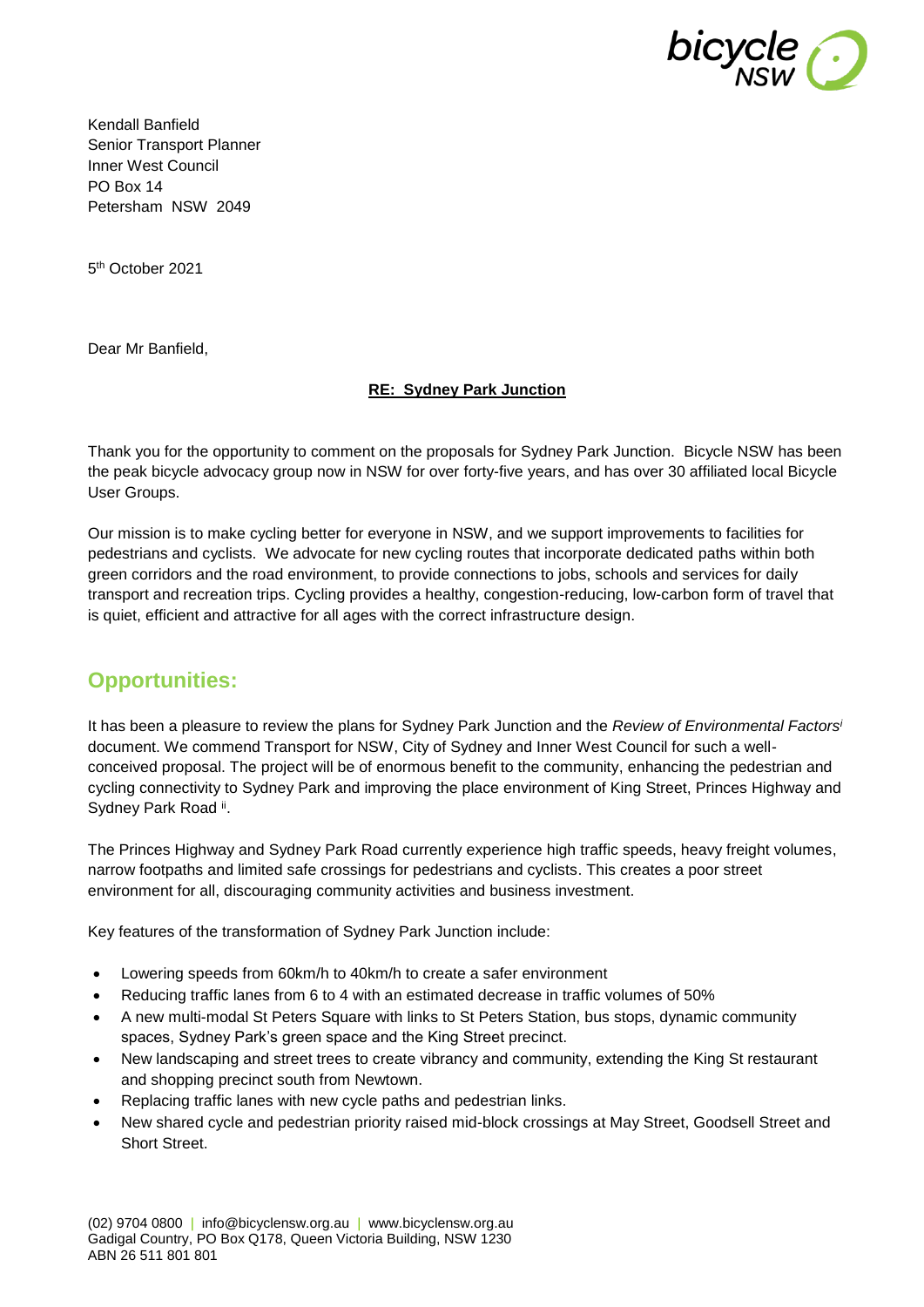- Changing access to side streets, including the removal of the right turn onto May St, reinforcing the guiding philosophy of "local roads for local traffic".
- Removing dangerous slip lanes at Barwon Park Road and Sydney Park Road/King Street.
- Upgraded bus stops with direct access to the station to support multi-modal journeys.

Dramatically improved pedestrian amenity, safe crossing points, new tree canopy, reduced noise and pollution and lowered speeds will attract people to stay and play. The plan in Figure 1 summarises the proposed changes.



Figure 1: Plan showing the proposed changes to Sydney Park Road, King Street and Princes Highway (Source: Transport for NSW)

It is fantastic that Transport for NSW is demonstrating real intent to meet the aspirations set out in the recently-published Movement and Place Framework<sup>iii</sup>. Movement is a key enabler of place but needs to be considered very carefully to create places where people want to be. Movement can no longer be considered as the only criteria for success of a street. Achieving the right balance of movement and place is critical for the future of Sydney's main roads. Applying movement priorities to bike riding, rather than just to motor vehicles, will further improve environmental amenity and encourage mode-shift.

The proposals for Sydney Park Junction provide exciting evidence that Transport for NSW now recognises that vehicle traffic will expand to fill whatever space is created for it. When the available asphalt is reduced, demand will decrease and space can be allocated to walking, cycling and public transport. By considering the whole street, from building line to building line, and all users, including pedestrians, cyclists, drivers, delivery workers and transit users, whether travelling through or lingering, and allocating the space accordingly, the city can move forward from decades of car domination.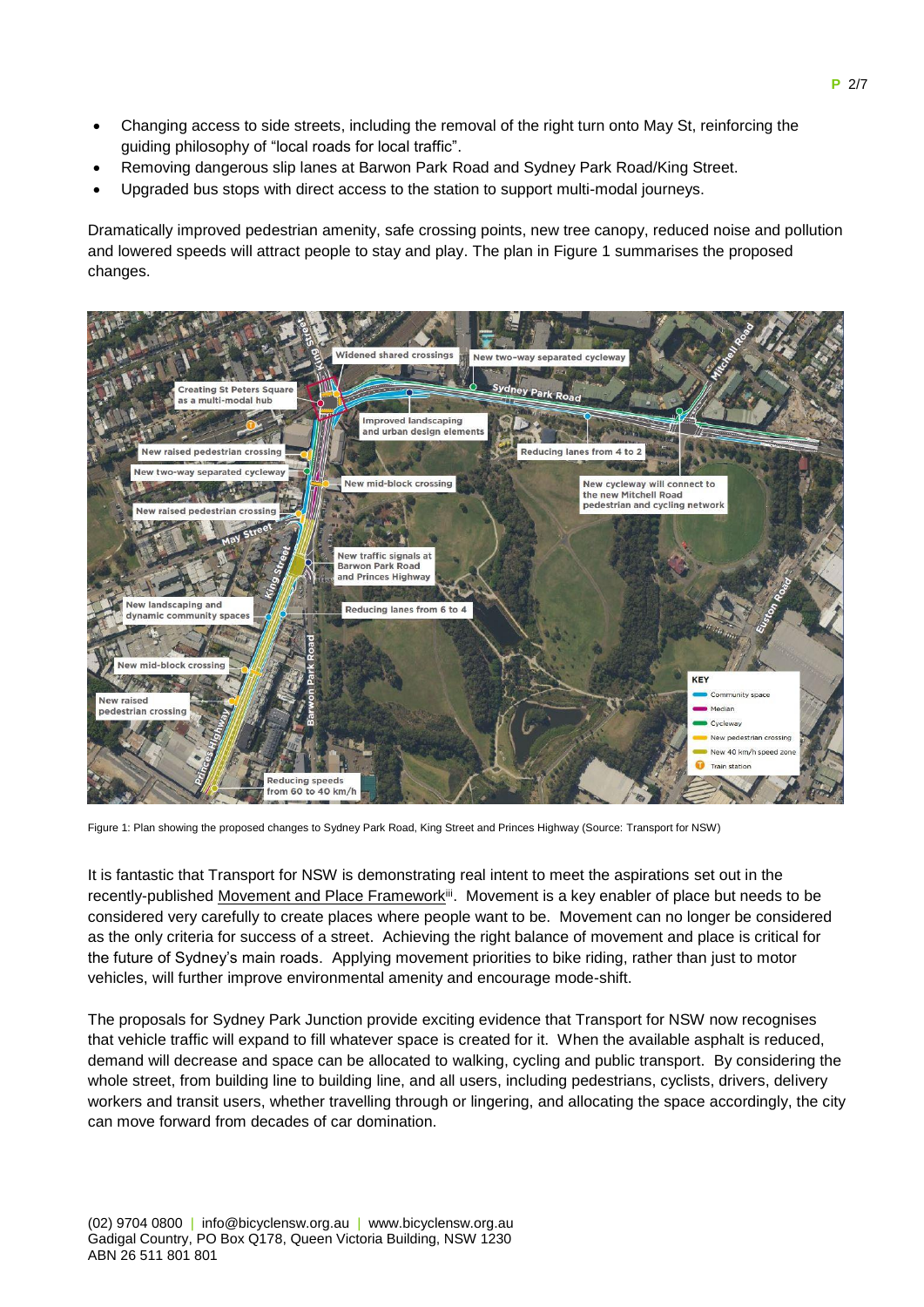The provision of safe walking and cycling infrastructure at Sydney Park Junction is fully supported by the NSW Government's new Road User Space Allocation Policy CP21000<sup>iv</sup> which establishes a road user hierarchy that considers pedestrians first and private cars last. Multiple environmental and health benefits will flow from increased walking, cycling and public transport use. The streets will be more equitable for Sydney-siders of all ages, incomes and abilities.

The Sydney Park Junction plans are supported by a several other important strategies:

Future Transport 2056 Plan<sup>v</sup> outlines an overarching vision for transport in NSW guided by community desire for better places. Future Transport 2056 commits to providing a regional cycle network in Greater Sydney, known as the Principal Bicycle Network (PBN). A coordinated delivery of bike lanes across Greater Sydney will ensure that routes across council boundaries align and create the most direct path of travel.

Greater Sydney Commission's Eastern City District Plan (2018)<sup>vi</sup> set outs how integrated land use and transport planning can help achieve the 30-minute city through increasing development density near public transit corridors in Planning Priority E10. The need for better accessibility, connectivity and amenity for pedestrian and cyclists is also emphasised in Planning Priorities E4, E17, E18 and E19. An important objective is a "city in its landscape" which has 2 relevant indicators – to create increased urban tree canopy and expand the Sydney Green Grid.

Sydney Green Grid<sup>vii</sup>, developed by the NSW Government Architect in 2017 and reflected in the district and region plans, proposes an interconnecting network of open spaces that support walking and cycling. The Principal Bicycle Network will integrate the Sydney Green Grid to create important links between activity centres and support active recreation. The improved access to Sydney Park forms part of the long-term vision for green infrastructure that can be enjoyed by everyone.

We applaud the plans for segregated cycleways on Sydney Park Road and King Street, and we are certain that the level of usage from private riders and food delivery workers amply justifies their provision. The pop-up lane on Sydney Park Road has been successful in trials and it is excellent that it will be formalised as part of this project. It links the Mitchell Road cycleway path with St Peters Station, enhancing possibilities for multimodal journeys. The King Street path connects with Goodsell Street where an important strategic route heads west. The inclusion of safe, rideable crossings at intersections and at two mid-block location on Sydney Park Road is also welcomed so riders are not forced to improvise, stop riding, or break the law.

Bicycle NSW does not support a 'do nothing' option being included in the REF. Thankfully this was dismissed due to crashes with cars hitting pedestrians and cyclists, and the fact that doing nothing will not encourage mode shift to active transportviii.

## **Concerns:**

Despite overall support for the proposals, Bicycle NSW would like to raise several issues that still need to be resolved:

- 1. The separated bike lane on King Street is very short and misses opportunities to connect with the existing cycling network, particularly to the north and west.
- 2. Changes to access and parking may create strong opposition within the community and derail a very beneficial project. There are particular concerns about losing the right turn into May St from Princes Highway and from Mitchell Road to Sydney Park Road.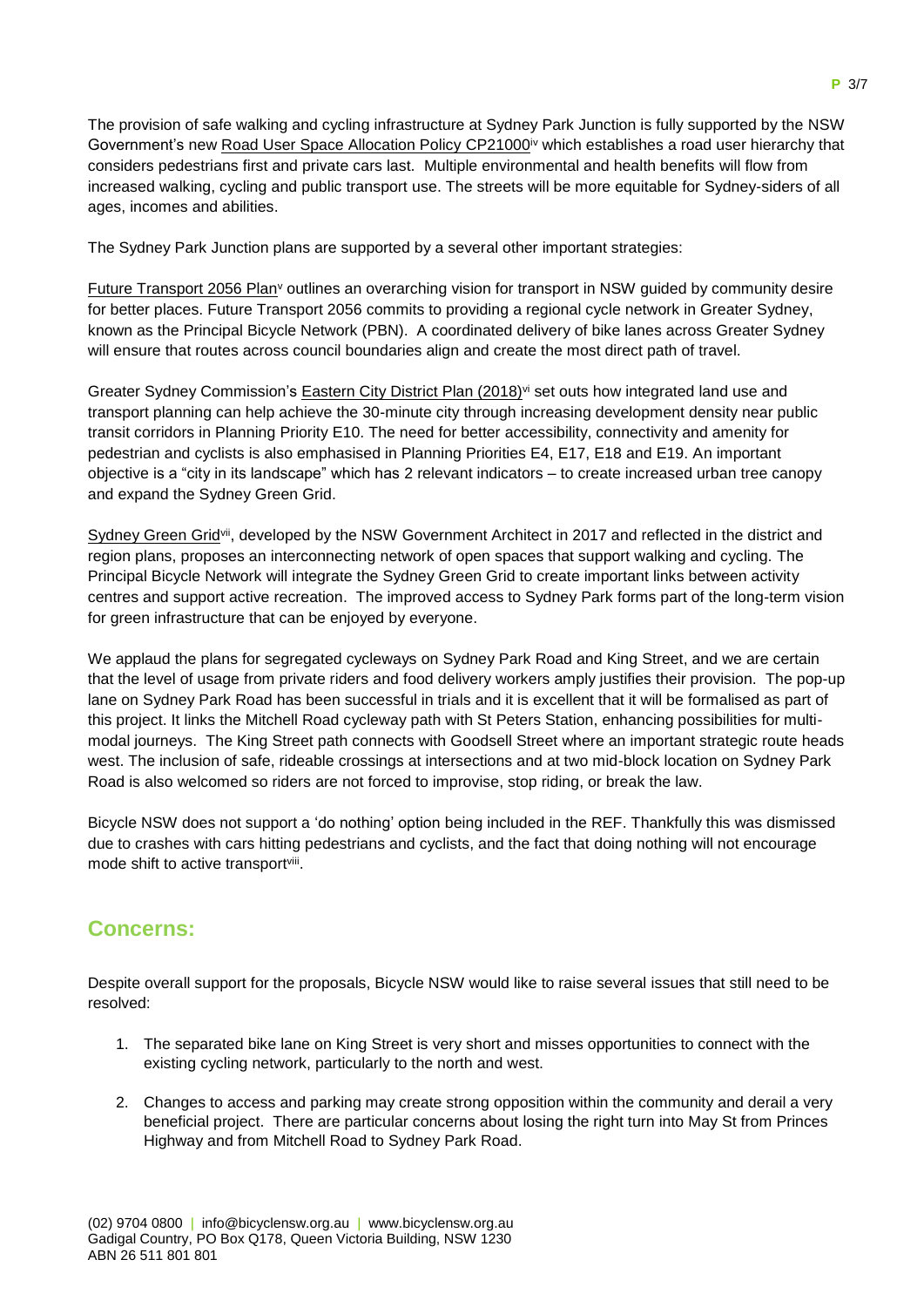- 3. Vehicles may be pushed onto neighbouring streets without careful traffic management, causing increased noise and pollution and a reduction in residential amenity.
- 4. The Traffic and Transport Assessment (Appendix C) includes modelling of motor vehicle level of service/delay at intersections, but no modelling of pedestrian and bicycle service/delay. This is an unprofessional omission, given the objective of the project is to improve walking and cycling movement and connectivity. Unfortunately, prioritising movement for bicycles is neglected in Movement and Place Framework. However, it must be considered at Sydney Park Junction.
- 5. The 20-month project timeline will be hard to swallow for a community very weary from many years of disruption related to Westconnex. Night noise, diversions, temporary cycle routes and worker parking need to be resolved before construction commences.

## **Recommendations:**

### **1. Extend the separated cycleway north to Lord Street**

The short section of separated cycleway proposed for King Street must extend north to allow people to cycle safely across the new St Peters Square and connect with important and well-used cycle routes heading west along Lord St to Marrickville Metro shopping area, north-west to the Enmore Road and north-east to Erskinville and Newtown, Sydney University and the CBD.

### 2. **Maintain a clear focus on the vision for the place outcomes**.

Bicycle NSW wholeheartedly supports Transport for NSW's shift from 'predict and provide' to 'vision and validate' when planning neighbourhood centres. We urge you not to relent to community pressure and maintain the plan to prevent right hand turns from King Street to May Street and from Mitchell Road to Sydney Park Road. These changes are very important to restrict through traffic from local streets and eliminate rat runs. We recommend that inner West Council explores partnerships with organisations like [Cycling without Age](https://cyclingwithoutage.org.au/) who could provide electric rickshaws to help elderly residents affected by road closures to access the shops.

There is a net loss of just 15 on-street parking spaces<sup>ix</sup> over the 1.2km renewal corridor. Studies show that parking spaces are less significant for customers than many businesses expect, with owners overestimating the proportion of customers arriving by car by a factor of 3<sup>x</sup>. Visitors themselves overwhelmingly prefer widened footpaths, even if it means sacrificing some parking spaces. Cyclists and pedestrians are better customers, spending over twice as much time in the area and 40% more money per month than people driving. A report from London showed that improvements to the public realm to enable safer walking and cycling lead to a 30% increase in trade<sup>xi</sup>.

We urge Inner West Council to help businesses understand the benefits of the transformed public spaces and new active travel infrastructure that will be delivered by the Sydney Park Junction proposals, and reduce the fear associated with change.

#### **3. Plan for no increase in traffic on local streets**

Transport for NSW will need to work closely with the relevant councils, in consultation with the community, to develop a local traffic management plan to ensure there will be no traffic volume increases on local streets. Additional traffic calming, modal filtering and one-way flows should all be considered to help reduce the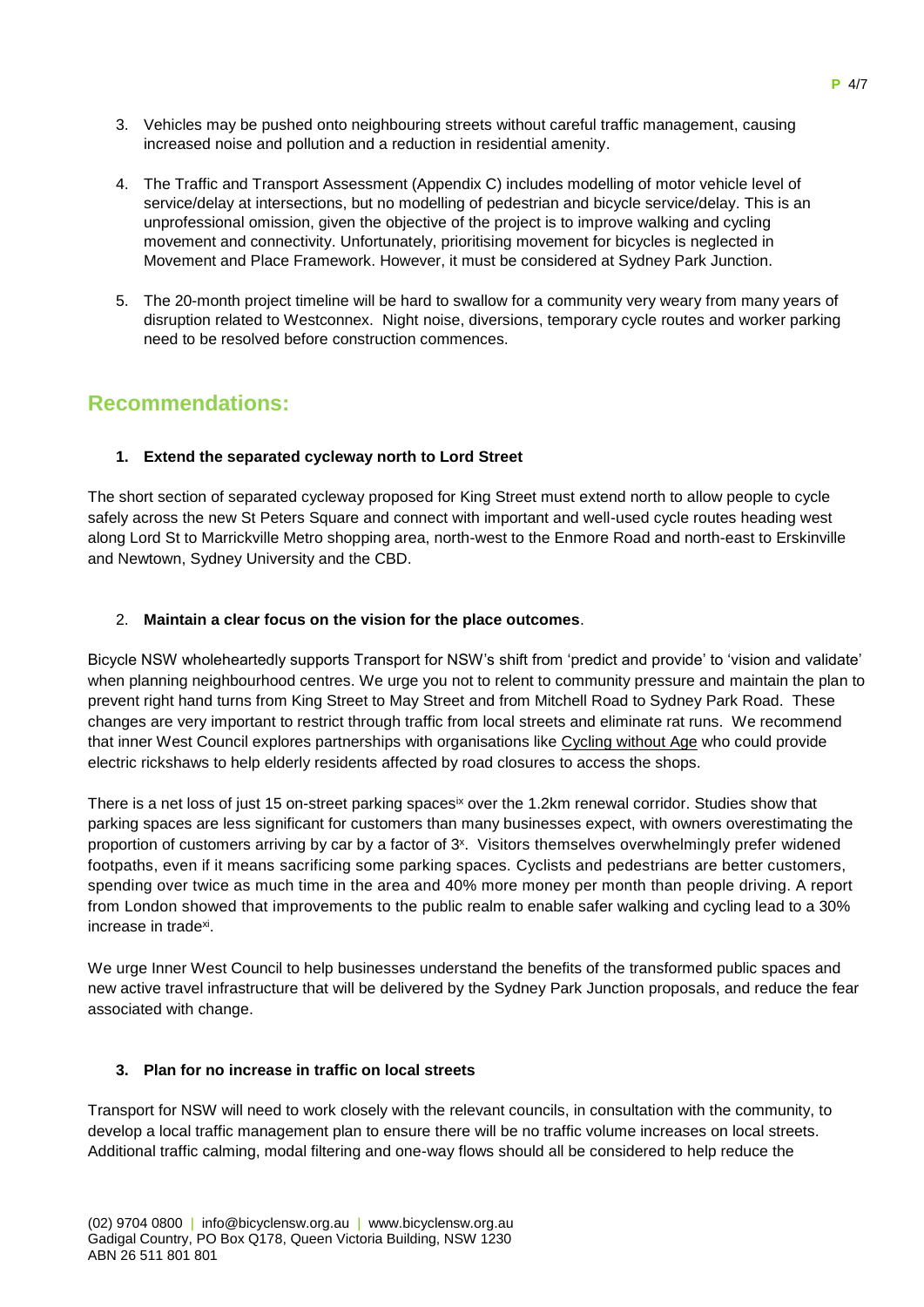capacity of local streets and discourage through traffic. In addition, making driving less convenient for short trips by residents will help generate the desired modal shift in the area.

### **4. Upgrade all crossings to prioritise pedestrians and cyclists**

Measures to optimise pedestrian and bicycle level of service must be incorporated in the design of traffic signals and intersections. The following features should be considered:

- a. Instant green on demand for pedestrians and bicycles at mid-block crossings, with induction loop detectors for bicycles/wheelchairs/mobility scooters and fully accessible push buttons.
- b. Longer crossing times so that pedestrians of all ages and abilities have time to cross safely and without stress.
- c. Automatic green for pedestrians/bicycles at all signalised intersections so there is no need to press a 'beg button'.
- d. A scramble crossing at Sydney Park Road/Mitchell Road intersection, so that people making a diagonal movement through the intersection do not have to wait for two successive signals on two arms of the intersection.
- e. Eliminate the proposed traffic signals at the Barwon Park Rd/King St intersection and instead create a left in/left out intersection with a priority pedestrian/cyclist raised crossing. Traffic lights at this junction will delay pedestrians which is inconsistent with project objectives to improve walking movement and connectivity.

Again, any reduction in effective road capacity will decrease the convenience of driving and help achieve the desired project outcomes.

#### **5. Ensure that construction impacts are carefully mitigated**

TfNSW must adhere to its commitment to establish work compounds away from the project site in more industrial areas, to reduce the presence of construction vehicles on local roads, and should commit to the heavy vehicle safety standards used on the Sydney Metro project as a minimum. Bicycle NSW supports the community's advocacy for all construction to occur during standard daytime construction hours. Although night work is promised to be limited to 2 nights a week in each of 3 specific noise catchments, any night construction disturbs the sleep of nearby residents, affecting physical and mental health. Additional daytime traffic restrictions would reduce effective traffic capacity, resulting in a temporary reduction in traffic and associated impacts along the corridor. This outcome would be consistent with the project objectives, and state and local government priorities and strategies. It is also far easier to communicate to impacted residents as a benefit of the project.

It is essential to maintain safe walking and cycling through the area during construction. The pop-up lane on Sydney Park Road has become an important part of many journeys and removing it from the network, even temporarily, would be a backward step for the mode shift to cycling. Please refer to Austroads Guide to Temporary Traffic Management<sup>xii</sup> and adhere to the principles of coherence, equivalence, directness and safety during construction.

#### **6. Don't lose sight of the all-important details.**

Great paving, high-quality, mature landscaping, attractive street furniture, drinking fountains and bike racks all need to be considered carefully to ensure a place is created where people will want to linger. The design speed of the roads and intersections needs to match the posted speed limits, and discourage travelling and turning too fast. Appropriate traffic calming with visual and physical cues are required to slow drivers down. Street art, murals and sculptures should be incorporated to emphasise the sense of place and reflect the character of the locality.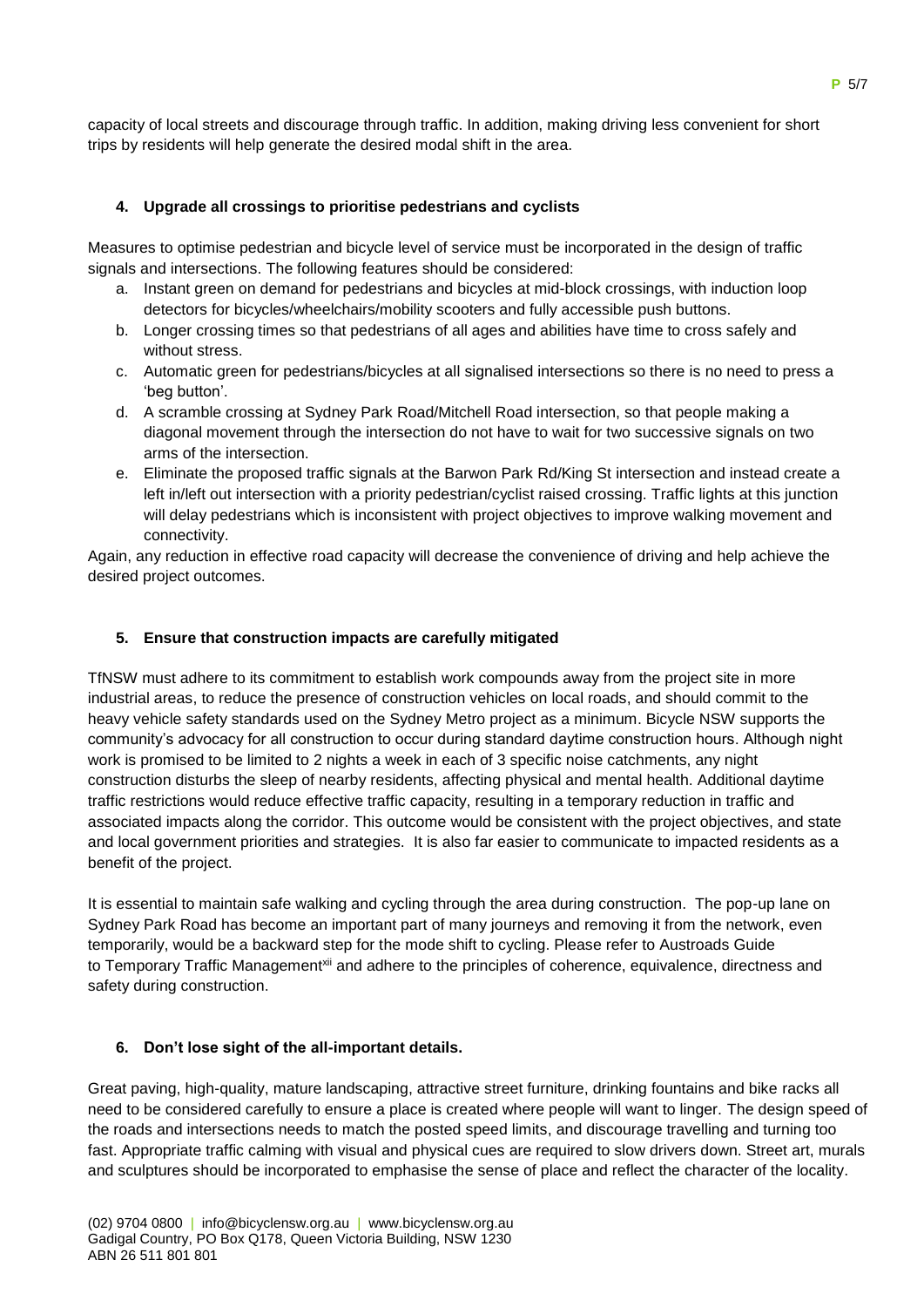Secure bike parking and spaces for share bikes are needed at St Peters Station to facilitate multi-modal journeys. The DCP may need to be reviewed to ensure that bike storage and end-of-trip facilities are provided in all new buildings.

### **7. Keep an eye on the future.**

The transformation of Sydney Park Junction will have a ripple effect on the streets beyond the immediate area. Calls for more place and less vehicle dominance on Sydney's high streets will get louder and more vocal. The proposals need to consider longer-term possibilities such as King Street emerging as a public and active transport corridor all the way to Broadway, further speed reductions in line with the global 30Pleasexiii movement, and the implementation of the full Principal Bike Network with fully segregated routes, increasingly delivered as uni-directional pairs on both sides of the street, crossing the city and providing the benefits of active travel to everyone in the community.

# **Conclusion:**

This project sets an exciting precedent for better place outcomes throughout Sydney. Changing the dial on how we measure the success of a movement corridor will have huge implications for the reimagining of our arterial roads. The changes at Sydney Park Junction are being delivered as a condition of the hugely destructive and expensive Westconnex. But we are fast learning that we do not need new motorways to shift cars from the roads. There is a huge appetite for public and active mobility and if the correct infrastructure is provided, people will happily drive less. Projects to reallocate road space, calm traffic, add tree canopy and vegetation and create spaces for people and community life need to happen in every corner of the New South Wales.

We look forward to contributing to the detailed design of the cycling infrastructure and eagerly await the renovation of Sydney Park Junction into a place valued by both local residents and the wider community.

Yours faithfully,

## *Sarah Bickford*

Bike Planner Bicycle NSW

-

<sup>i</sup> Transport for NSW, Sydney Park Junction Review of Environmental Factors, Walking, cycling and public Domain improvements [online as at 8/9/2021[\] https://caportal.com.au/tfnsw/sydney-park-junction/download-ref?hview=media-ad1514](https://caportal.com.au/tfnsw/sydney-park-junction/download-ref?hview=media-ad1514-sydney-park-junction-review-of-environmental-factors-ref) [sydney-park-junction-review-of-environmental-factors-ref](https://caportal.com.au/tfnsw/sydney-park-junction/download-ref?hview=media-ad1514-sydney-park-junction-review-of-environmental-factors-ref)

ii Transport for NSW, Sydney Park Junction Review of Environmental Factors, Walking, cycling and public Domain improvements [online as at 8/9/2021[\] https://caportal.com.au/tfnsw/sydney-park-junction/download-ref?hview=media-ad1514](https://caportal.com.au/tfnsw/sydney-park-junction/download-ref?hview=media-ad1514-sydney-park-junction-review-of-environmental-factors-ref) [sydney-park-junction-review-of-environmental-factors-ref](https://caportal.com.au/tfnsw/sydney-park-junction/download-ref?hview=media-ad1514-sydney-park-junction-review-of-environmental-factors-ref) 2.4 Proposal objectives and development criteria Page 29 iii GANSW and TfNSW. 2020, March. A Practitioner's Guide to Movement and Place.

https://www.governmentarchitect.nsw.gov.au/resources/ga/media/files/ga/manuals-and-guides/practitioners-guide-tomovement-and-place-2020-06-04.pdf?la=en

iv NSW Government, Road User Space Allocation Policy CP21000, [Online as at 19/2/2021] [www.transport.nsw.gov.au/system/files/media/documents/2021/road-user-space-allocation-policy.pdf](http://www.transport.nsw.gov.au/system/files/media/documents/2021/road-user-space-allocation-policy.pdf)